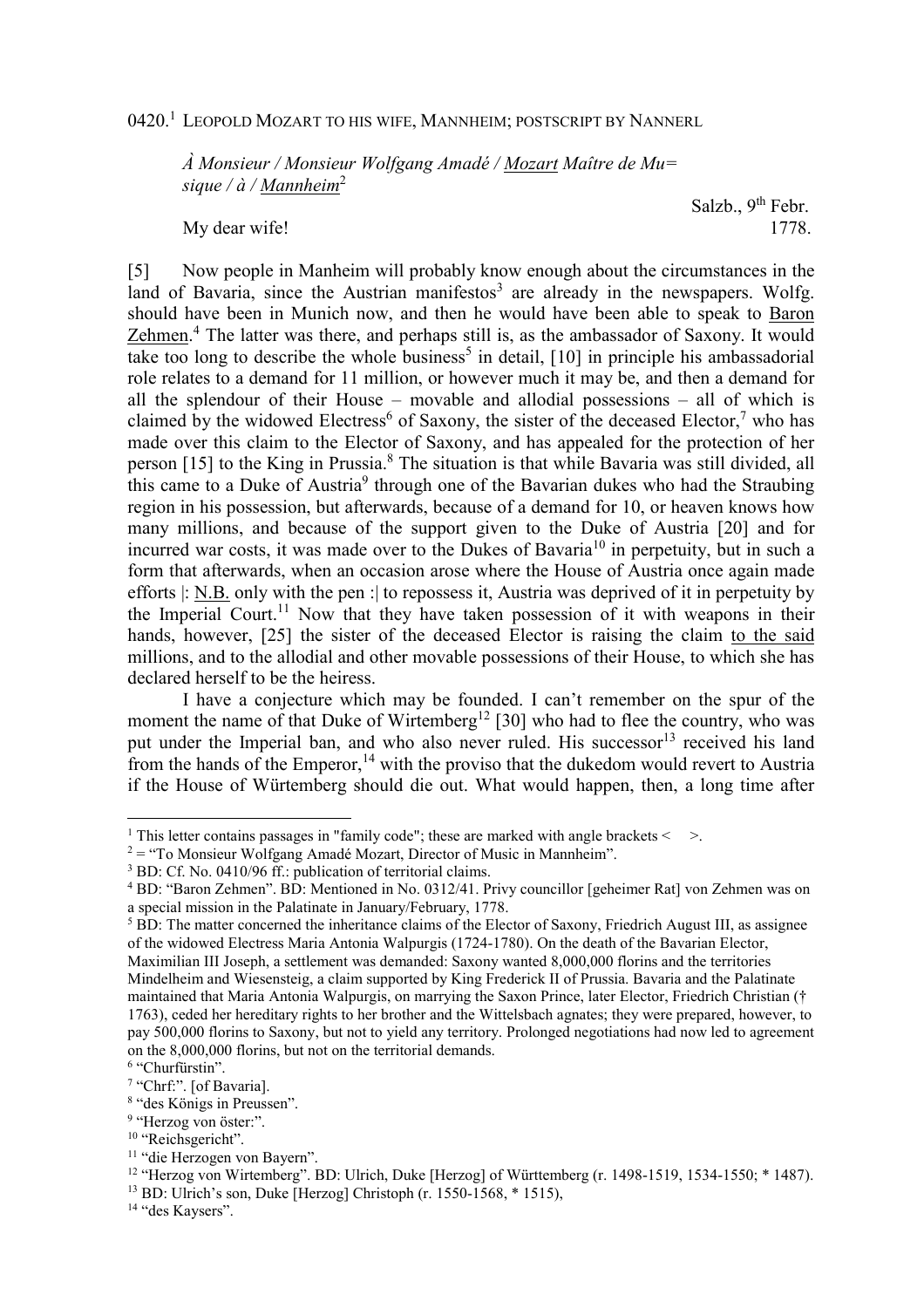Austria and Prussia had come to an agreement?  $[35]$  – – Austria has now taken possession of the largest part of Bavaria, and N.B. the most profitable and, because of the Danube, the most advantageous for Austria. Could these 2 powers not perhaps agree that the House of Austria, in the event of the death of the Palatine Elector<sup>15</sup> without heir,<sup>16</sup> should take the whole of Bavaria and that in the event of the extinction of the House of Würtemb., [40] the Dukedom of Würtemberg should be made over to the King in Prussia, and then they might not be inclined to oppose Prussia's acquisition of Jülich and Berge[n] as well, which would then mean that the Dukes of Zweybrücken would have to be content with the Palatinate alone: – these are of course nothing but empty conjectures:<sup>17</sup> whether they are empty  $\mid$ : God grant that I have not guessed right :| [45] or not will be shown by the behaviour of the Prussian court in the present circumstances. Things like this make me dizzy, because it is already over a month since the Elector died and what, then, does one hear about Prussian movements?<sup>18</sup> – – He<sup>19</sup> is otherwise not the slowest! In the meantime, it is also certain that the Emperor will seek to exchange the feudal possessions, which he has taken under his authority in the meantime and which lie scattered here and there in Bavaria, [50] for others and will seek to transfer the feudal rights to other possessions. All this requires its protracted time, and the form of government in Bavaria means that, for some time, the presence of the Elector will be necessary to arrange all of this. In the meantime it is true that not only the fiscal region of Straubing, but also Scharding, Ried,  $^{20}$  etc: [55] and many other places in Bavaria are occupied by Austrian troops and that the  $Empress^{21}$  is recognised as ruler of the land there. This was indeed quite astonishing in Bavaria: the Elector found 30 generals, 38 colonels, 25 lieuten. colonels and 20 majors, thus 113 staff officers for around 4000 men in Munich. Is that not astonishingly ridiculous? Enough of this!

[60] Up till now I have still not heard anything about your travel plans. Perhaps your next letter will tell me something. Here is a separate page<sup>22</sup> addressed to Wolfgang, I hope it will find him still there, but if he should already be gone, you might keep the page with you until you know to what address one has to send letters to him in Paris. Perhaps Md<sup>me</sup>. Wendling<sup>23</sup> knows this, then you can write a letter accompanying it. [65] I hope, however, that he will not yet be gone when this letter arrives.

I once again commend our son most heartily to Herr Wendlich.<sup>24</sup> May God be his protector! I thought I would be sure of hearing something in your last letter,<sup>25</sup> but since he was just writing<sup>26</sup> to you from Worms, [70] you obviously could not give me any further news. Yesterday there was the  $2<sup>nd</sup>$  ball,<sup>27</sup> and 100 persons attended. Today is Schiedenhofen's wedding,  $28$  Cronach Nannerl<sup>29</sup> was sent home a week beforehand. It would

 $\overline{a}$ 

<sup>15</sup> "Churf: von der Pfalz". (Karl Theodor).

<sup>&</sup>lt;sup>16</sup> BD: The current Elector, Karl Theodor, was also to die childless in 1799. His second marriage, in 1795, to the 19-year-old Maria Leopoldine, a granddaughter of Maria Theresia, also remained without issue.

<sup>&</sup>lt;sup>17</sup> BD: The conjectures did not become reality.

<sup>18</sup> BD: Partially described in No. 0402/6.

<sup>&</sup>lt;sup>19</sup> BD: Frederick the Great of Prussia.

<sup>20</sup> BD: Schärding, Ried. These later came to Austria.

<sup>&</sup>lt;sup>21</sup> "Kayserin".

 $22$  BD: No. 0418, a supplement to the addresses in No. 0417.

<sup>&</sup>lt;sup>23</sup> BD: Dorothea,

<sup>&</sup>lt;sup>24</sup> BD: Johann Baptist Wendling.

 $25$  BD: No. 0413.

<sup>26</sup> "Kayserin". Maria Theresia.

<sup>&</sup>lt;sup>27</sup> BD: The first one, badly attended, was on  $8<sup>th</sup>$  February, 1778. Cf. No. 0414/56.

<sup>28</sup> BD: Cf. No. 0414/50 ff. Johann Baptist Joseph Joachim Ferdinand von Schiedenhofen (1747-1812) made a successful career in the state administration of Salzburg. Married Maria Anna Klara Daubrawa von Daubrawiack in 1778. The Schiedenhofens were in frequent contact with the Mozarts, offering mother and daughter accommodation in Schloss Triebenbach during the travels of Leopold and Wolfgang.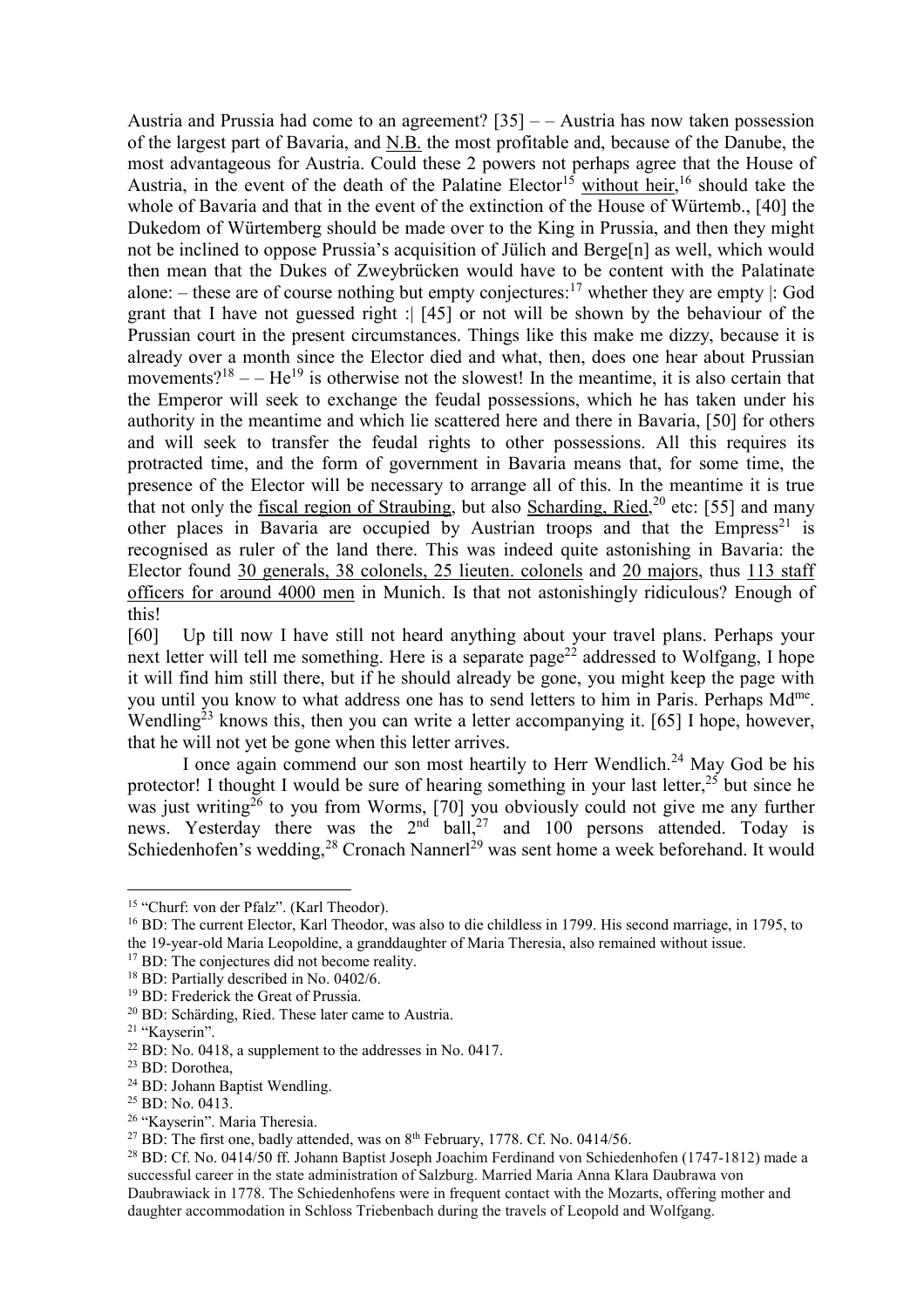not have been a bad thing if Wolfg. had sought an opportunity via somebody to remind the Elector<sup>30</sup> of him, but there is still time enough for this. [75] Farewell, we kiss you both a million times and I am, as always, your

## MARIA ANNA (NANNERL) MOZART'S POSTSCRIPT:

Papa never leaves me enough space so that I could write to Mama and you. I hope to see Mama soon, and I beg Mama not to forget me when she leaves Manheim, and I wish you a happy journey to Paris, and wish you good health, above all that I might just embrace you again soon, [80] God only knows when that will happen. Both of us are longing very much for you to make your fortune soon, since I know with certainty that then the fortune of all of us will have been made. I kiss Mama's hands and I embrace you and hope you will always remember all of us and indeed think of us whenever you have quarter of an hour free from your composing and pupils. [85]

LEOPOLD MOZART'S ENCLOSURE FOR HIS SON:

Salzb.,  $9<sup>th</sup>$  Febr. My dear son! 1778.

 $\overline{a}$ 

You will have received the little scores<sup>31</sup> safely, which I had done very neatly, and then my letter with the list<sup>32</sup> of our Paris acquaintances. [90] The main people are always Msr. Grim,<sup>33</sup> Mad<sup>me</sup>. La Duchesse de Bourbon,<sup>34</sup> the former Mademoiselle d'Orleans,<sup>35</sup> who had Paisible<sup>36</sup> her when we saw her twice in the nunnery,  $37$  and who dedicated to you a little clavier piece<sup>38</sup> which she had composed. Her husband<sup>39</sup> is the son of Prince Condé,<sup>40</sup> he is only 22 years old, but she is 28. <She is not very happy>: [95] I believe <they do not even live> together.

The Duc de Chartres<sup>41</sup> is her brother, a gentleman of 31 years of age, who arranged for us to receive permission from Msr. de Sartine,<sup>42</sup> at that time *Lieutenant de la Police*, to

<sup>&</sup>lt;sup>29</sup> Maria Anna Kranach, companion to Maria Anna Aloisia von Schiedenhofen, sister of the bridegroom.

<sup>30</sup> BD: Karl Theodor (1724-1799). Studied in Leyden and Leuven. From 1742 Elector [Kurfürst] of the Palatinate, where he encouraged the arts in Mannheim, and from 30<sup>th</sup> December, 1777, Elector of Bavaria. Cf. No. 0363/30.

<sup>&</sup>lt;sup>31</sup> BD: Scores requested by Mozart. Cf. No. 0411/78-79.

<sup>32</sup> BD: No. 0417/103-178.

<sup>33</sup> BD: Friedrich Melchior von Grimm (1723-1807), 1748 private secretary to the Saxon Count [Graf] Friese, with whom he moved to Paris, where he was in contact with the Encyclopaedists. Various publications, one of which, in 1763, mentioned the Mozart children. His relationship with Mozart broke down in 1778 during the latter's stay in Paris.

<sup>34</sup> BD: Cf. No. 0417/137-138; the visit: No. 0447/18 ff.

<sup>35</sup> BD: Louise-Marie-Thérèse-Bathilde d'Orleans (1750-1822), daughter of the Duc d'Orleans and sister of the Duc de Chârtres. In 1763 she was in a nunnery (Rue de Charonne, cf. Nos. 0417/136; 0420/92) and gave Wolfgang "a little keyboard piece" (cf. Nos. 0417/138-139; 0420/92-93). She later married the Duc de Bourbon, the son of the Prince de Condé (cf. Nos. 0074/45; 0417/137-138; 0420/93-95).

<sup>36</sup> BD: The violinist Louis Henri Paisible (c. 1745-1782). He was not in fact in Paris, but on a concert tour which took him to Saint Petersburg, where he died.

<sup>37</sup> BD: Rue de Charonne, cf. No. 0076/16.

<sup>&</sup>lt;sup>38</sup> BD: Cf. note on Orleans, line 91.

<sup>39</sup> BD: Louis Henri Joseph, Duc de Bourbon, Prince de Condé (1756-1818).

<sup>40</sup> BD: Cf. No. 0074/45. Louis-Joseph de Bourbon, Prince de Condé (1736-1818), of a collateral line of the Bourbons. Highly educated and a proven military officer.

<sup>41</sup> BD: No. 0076/15. Louis-Philippe d'Orléans, Duc de Chartres (1747-1793). Under the name "Philippe Égalité", he spoke and voted in 1789 for the death of Louis XVI. He went to the guillotine himself in 1793. Cf. Nos. 0084/53; 0417/135.

<sup>42</sup> BD: Cf. No. 0083/64. Antoine de Sartine, Comte de Alby (1729-1801), police lieutenant 1759-1774.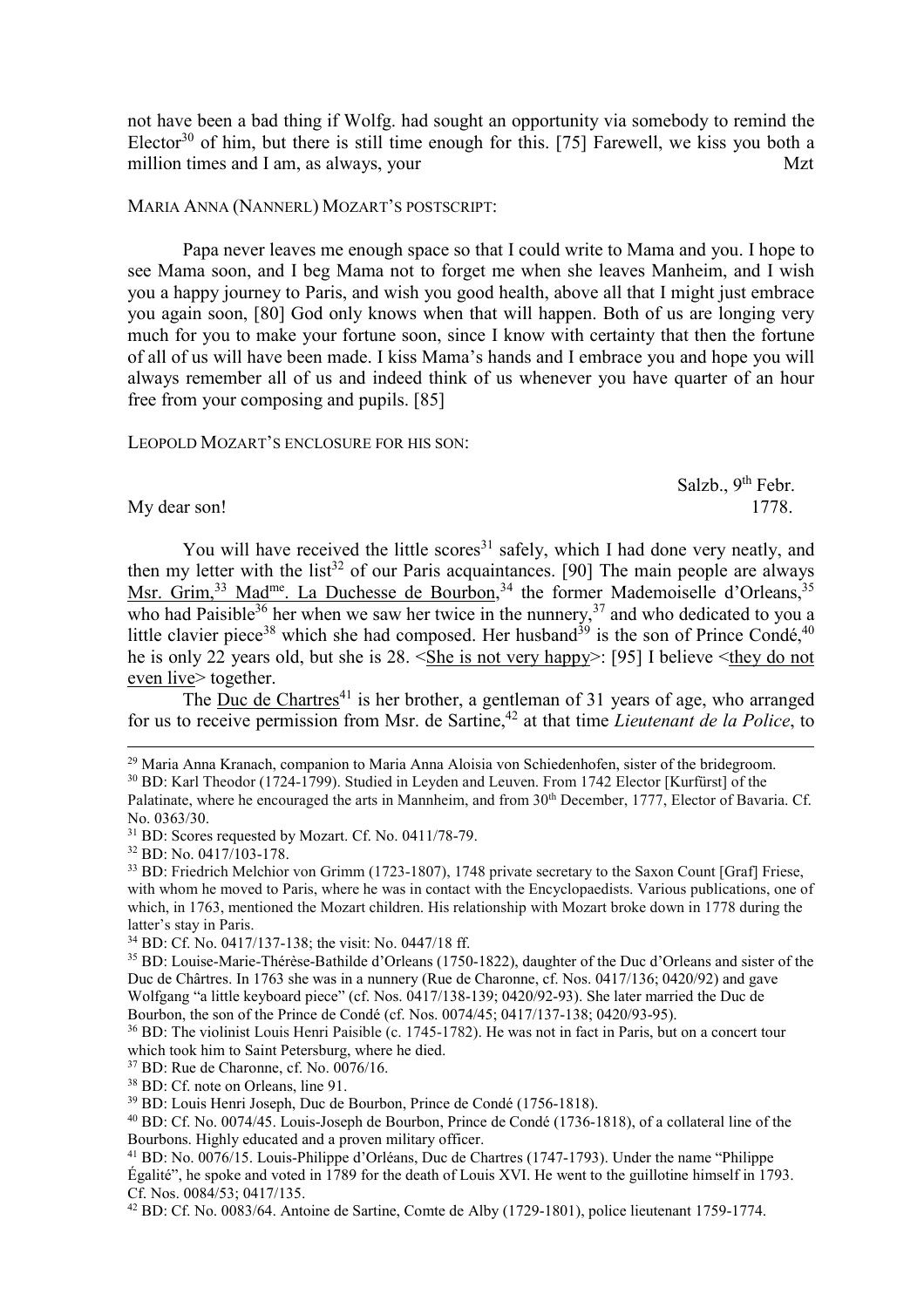put on those 2 concerts<sup>43</sup> which were so lucrative. Mad<sup>me</sup>: la Comtesse de Tessé,<sup>44</sup> to whom you dedicated the sonatas,  $45$  [100] a great patroness of the sciences etc., who was very fond of you and gave you the little watch<sup>46</sup> and your sister the golden toothpick box.<sup>47</sup> I hope she will now have arrived back in Paris; she and her husband<sup>48</sup> were recently in Italy, they made a long journey and I believe they were even in Sicily. N.B. You must above all enquire energetically whether the Duca di Braganza<sup>49</sup> [105] might perhaps still be in Paris? – he left Vienna last autumn to return to Lisbon in his native land now that the government is more favourable to him after the death of the blessedly departed King of Portugal.<sup>50</sup> He stopped in Paris – that I know; it depends on whether he has now left? – he would be a good man for you.  $Mad<sup>me</sup>$ . d'Epinay,<sup>51</sup> a very intimate friend of Msr. Grimm, [110] whose</u> Mama has the beautiful little fan. N.B. the Comtesse de Tessé would no doubt arrange, through her cousin, the Duc d'Ayas,  $\frac{52}{3}$  who brought us to Versailles, for you to be presented to Mad<sup>me</sup>. Victoire,<sup>53</sup> who would not be disinclined to see you now, since she received you in such a gracious and friendly manner when you were a child. [115] Mad<sup>me</sup>: La Duc[h]esse D'Enville.<sup>54</sup> – La Ducesse AEguillon.<sup>55</sup> – La Ducesse de Mazarin.<sup>56</sup> La Comtesse de Lillbonne.<sup>57</sup> Md<sup>me</sup>: de <u>St. Julien</u>.<sup>58</sup> Md<sup>me</sup>: La <u>Princesse de Robeck</u>.<sup>59</sup> Md<sup>me</sup>: <u>La Comtesse de</u>  $\overline{\text{Wall.}^{60}}$  In brief! All the persons whom you have on the list are persons of rank who will remember you and to whom you can present yourself and call upon without diffidence, [120] and whom you can show noble liberty and respectability when you can ask for protection. This is no small task, I assure you, for one is not always granted access so as to be able to speak to these people, but everything depends on it, this *politesse* wins over the French astonishingly and, at a stroke, makes all these great people and all their acquaintances your friends. N.B. that this must be done at once now: [125] and you must

 $45$  BD: Op. II (KV 8 and 9).

 $\overline{a}$  $43$  BD: On  $10<sup>th</sup>$  March and  $9<sup>th</sup>$  April, 1764, in the private theatre of Msr. Felix.

<sup>44</sup> BD: Cf. Nos. 0075/12, 0076/12; 0417/161; 0420/99 ff. Adrienne-Catherine, Comtesse de Tessé (1741-

<sup>1814).</sup> Lady in waiting to the Dauphine; lover of Prince Conti. Wife of the Lieutenant general au gouvernement du Maine. The sonatas for keyboard/violin op. II (KV 8 and 9) were dedicated to her.

<sup>46</sup> BD: Cf. No. 0080/86-88.

<sup>47</sup> BD: Cf. No. 0080/89.

<sup>48</sup> BD: Cf. No. 0076/6. Her husband was the lieutenant general to the government of the province Maine [Lieutenant general au gouvernement du Maine].

 $49$  BD: Cf. No. 0120/9. Juan Carlos de Braganza, Duke of Lafloënt (1719-1806), for a time exiled in Vienna, where Mozart played *La finta giardiniera* KV 51 (46a) to him on the keyboard in 1768; cf. No. 0139/82 ff. <sup>50</sup> "Königs von Portugal". BD: .

<sup>51</sup> BD: Cf. No. 0074/31. Louise-Florence-Pétronille Tardieu d'Esclavelles, Marquise d'Epinay (1726-1783), divorced since 1749. Had a liaison with Grimm from 1755. Her guests included J.J. Rousseau and Diderot. Visited Voltaire several times. Showed favour to Mozart, cf. Nos. 0420/109-110, 128-129; 0487/67-68, 101 ff.

<sup>52</sup> BD: Cf. No. 0076/7. Louis de Noailles, Duc d'Ayen (1713-1793). He brought the Mozarts to Versailles. Cf. No. 0417/162.

<sup>53</sup> BD: Cf. No. 0076/5. Madame Victoire (Louise-Marie-Thérèse de Bourbon) (1733-1799), second of the four daughters of Louis XV.Op. I (KV 6 and 7) is dedicated to her.

<sup>54</sup> BD: Cf. No. 0084/48. Perhaps Louise-Pauline de Gand de Mérode de Montmorency, since 1762 Duchesse de la Rochefoucauld-d'Anville. Cf. No. 0417/128.

<sup>55</sup> BD: Cf. No. 0074/14. The spouse of Armand Vignerol-Duplessis-Richelieu, Duc d'Aiguillon (1720-1782). He was a leading government minister.

<sup>56</sup> BD: Mazarin: Cf. No. 0074/38. BD: Louise Jeanne (\* 1732), daughter of the Duc de Durfort-Duras (cf. No. 0417/172). The title Duc de Mazarin was inherited from her mother, a Mazzarini.

<sup>57</sup> BD: Cf. No. 0073/138. Françoise-Catherine-Scholastique, née d'Aubusson (\*1735), spouse of François-Marie, Duc de Lillbonne (1726-1783), a high officer. Cf. Nos. 007/20; 0417/169.

<sup>58</sup> BD: Cf. No. 0074/35. Probably the spouse of the author Louis-Guillaume de St. Julien (1715- c. 1780).

<sup>59</sup> BD: Cf. No. 0074/41. Emilie-Alexandrine, née Estissac (\* 1724), from 1761 (second) wife of Anne-Louise,Alexandre de Montmorency, Prince de Robecque (\* 1724), naval commander.

<sup>60</sup> BD: Cf. No. 0074/46. Countess de Wall, wife of the Irishman Patrice, Count de Wall. Cf. Nos. 0417/176; 0420/116-117. Patrice was from 1762 a military officer (Maître de Camp).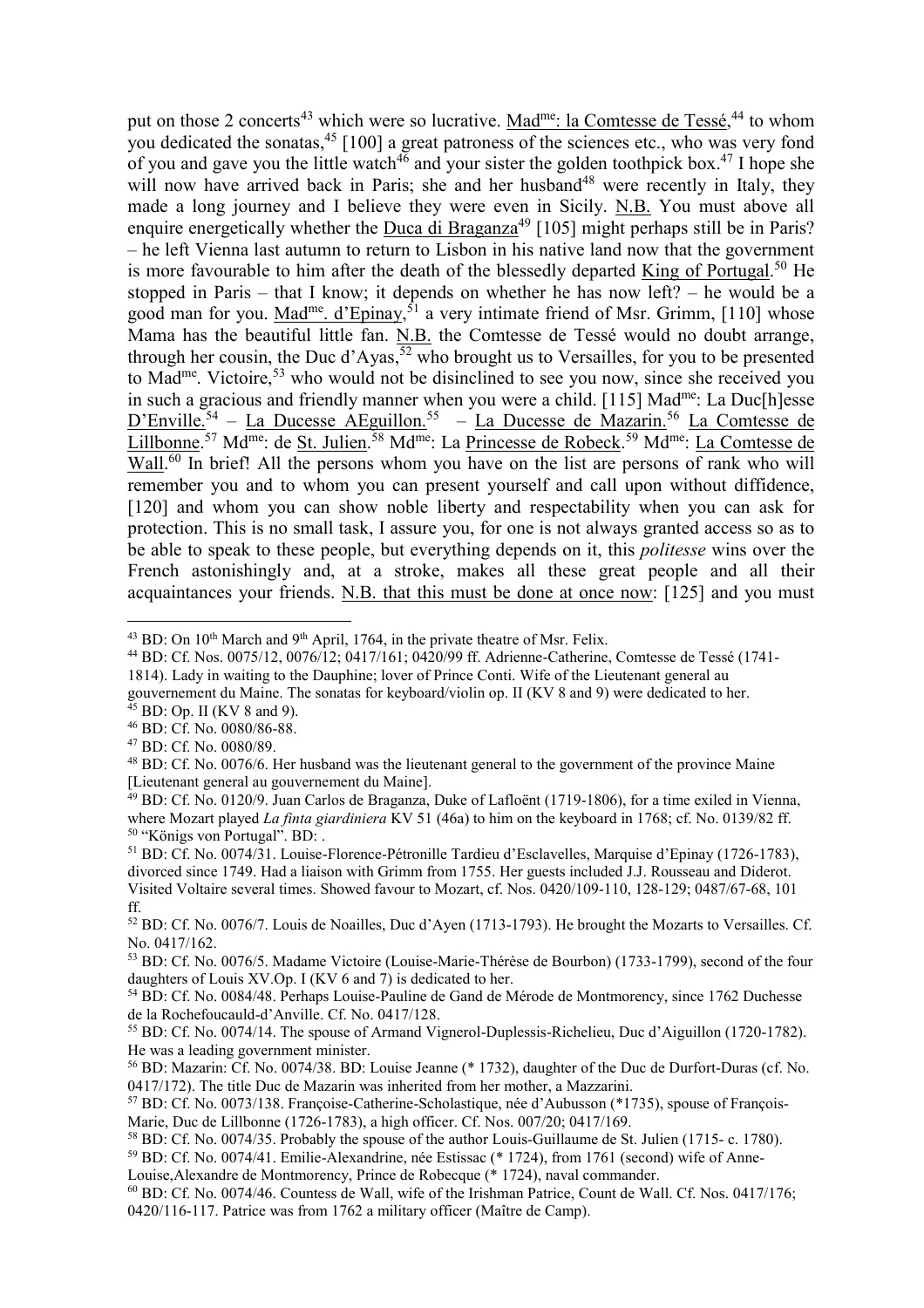not allow anything to keep you from it, for you are arriving in Paris late, and too late: in summer everyone goes into the country. If Msr. Grimm is there, he will confirm what I say and give you all necessary guidance; you can tell him everything that I have written to you. If he is not there, Mad<sup>me</sup>. D'Epinay will stand at your side in everything or direct you to one of her friends, [130] if you only find her and get to see her soon. In the meantime, Baron Bach<sup>61</sup> will also be able to tell you of one person or another and where they live. What one pays for the fiacres<sup>62</sup> can be found out from Herr Wendling and anyone else: if one needs it for longer than just to travel to one place, namely for a longer period, [135] one shows the driver one's watch on entering, and says what the time is, then one pays, as far as I remember, 24 sols for the first hour and then  $12 \text{ sols}^{63}$  for each additional hour: in this way one can keep him for some hours and have  $\overline{\text{him}}$  wait in front of the house which one is visiting. Each fiacre has its number, which one notes, and one pays him when the journey is over. [140] If you go on foot, you have to take care: in wet weather, the round edges between the rectangular paving stones in Paris are very slippy, so that one always loses one's footing. Now I will set down for you some more names of other persons of our acquaintance at the time, namely Msr. L'Abbé Causargue,<sup>64</sup> director of music in the Royal Chapel at Versailles, [145] a worthy man in whose house we dined. Msr. Eckard,<sup>65</sup> clavier player. Msr. Gaviniés,<sup>66</sup> *violino*. Hochbrucker,<sup>67</sup> harpist; he is, as you know, an entertaining clown, but you must avoid his company, for he has the worst of reputations because of his dissolute conduct, a coarse fellow and an amasser of debts. Msr. Du Borde,<sup>68</sup> a very arrogant violoncellist. Msr. Tournere,<sup>69</sup> organist at court. [150] Msr. Molitor,<sup>70</sup> hunting horn player at Versailles. Msr. Harand,<sup>71</sup> *violino*. Msr. <u>Besson</u>,<sup>72</sup> *violino*. Msr. Le Grand,<sup>73</sup> clavier player, Msr. <u>Jeliote</u>,<sup>74</sup> *chanteur au theatre*<sup>75</sup>etc. Msr. <u>Mayer</u>,<sup>76</sup> harpist. Msr. Henno,<sup>77</sup> hunting horn player to Prince Conti;<sup>78</sup> Msr. *Duni*,<sup>79</sup> maitre de chapelle,<sup>80</sup> has

 $\overline{a}$ 

opera and *Concert spirituel*. In a portrait with Mozart at the keyboard (Deutsch Bild No. 6, 7).

<sup>&</sup>lt;sup>61</sup> BD: Karl Ernst, Baron [Freiherr] von Bagge af Boo (1718 or 1722-1791), from 1750 on in Paris: on the one hand mocked as a laughable dilettante, but on the other hand in contact with Gossec, Gavaniès, Boccherini, Duport etc. Cf. No. 0074/34.

 $62$  Fiacre: a small four-wheeled carriage, usually with a folding roof.

<sup>&</sup>lt;sup>63</sup> BD: 24 sols  $\approx$  0.4 florins, 12 sols  $\approx$  0.2 florins.

<sup>64</sup> BD: Cf. No. 0076/29. "L'Abbé Causargue": Charles Gauzargues (c. 1725-1799), pupil of Rameau, 1758- 1775 royal director of music.

<sup>&</sup>lt;sup>65</sup> BD: Cf. No. 0074/7. Johann Gottfried Eckard (1735-1809). Came to Paris with the keyboard instrument builder Stein in 1758. Published there *Six Sonates pour le Clavecin*.

<sup>66</sup> BD: Cf. No. 0074/17. Pierre Gaviniès (1728-1800), violinist, at that point enjoying great fame.

<sup>67</sup> BD: Cf. No. 0074/17-18. Christian Hochbrucker, harp player and composer, also presented his sonatas to the Mozart children.

<sup>68</sup> BD: Jean-Pierre Duport (1741-1818), violoncellist to Prince Conti 1761-1769 (cf. No. 0420/149). After a far-ranging concert tours, he was employed as concert-master to Frederick II of Prussia in Berlin. Mozart met him in 1789 in Potsdam, where he wrote keyboard variations on a minuet by Duport (KV 573). Cf. No. 0074/9-10, 13, 50.

<sup>69</sup> BD: Tournere: Cf. No. 0076/12. Not clearly identified. A "Letourneur" is known in court records.

<sup>70</sup> BD: Cf. No. 0076/18. Properly "Molidor".

 $71$  BD: Mentioned in No.  $0076/19$ .

<sup>72</sup> BD: No. 0076/22. Michael-Gabriel Besson (c. 1689-1785), chamber usher to Mdme. Victoire, violinist and composer.

<sup>73</sup> BD: Jean-Pierre Legrand (1734-1809), from April 1758 organist in Paris, also composer. Cf. Nos. 0084/8. <sup>74</sup> BD: Cf. No. 0084/8. Pierre Jélyotte (1713-1797), in Paris from 1733 as singer, cellist, guitarist at court,

 $^{75}$  BD: Cf. No. 0084/8. Pierre Jélyotte (1713-1797), in Paris from 1733 as singer, cellist, guitarist at court, opera and *Concert spirituel*. In a portrait with Mozart at the keyboard (Deutsch Bild No. 6, 7).

<sup>76</sup> BD: Cf. 0080/151. BD: Philipp Jakob Mayer (1731-1819) from Strasbourg.

<sup>77</sup> BD: Cf. No. 0084/18. Probably François Haina, husband of the music publisher Gertrude Haina. Horn player to Baron Bagge, later trumpeter in royal service. Friend of Mozart in Paris in 1778, especially during the last days of his mother's life.

<sup>78</sup> BD: Cf. No. 0074/9-10, 13, 50. BD: Louis François de Bourbon, Prince de Conti (1717-1776), of the younger line of Bourbon-Condé. Grand Prior of the Order of the Templars. Kept his own group of musicians.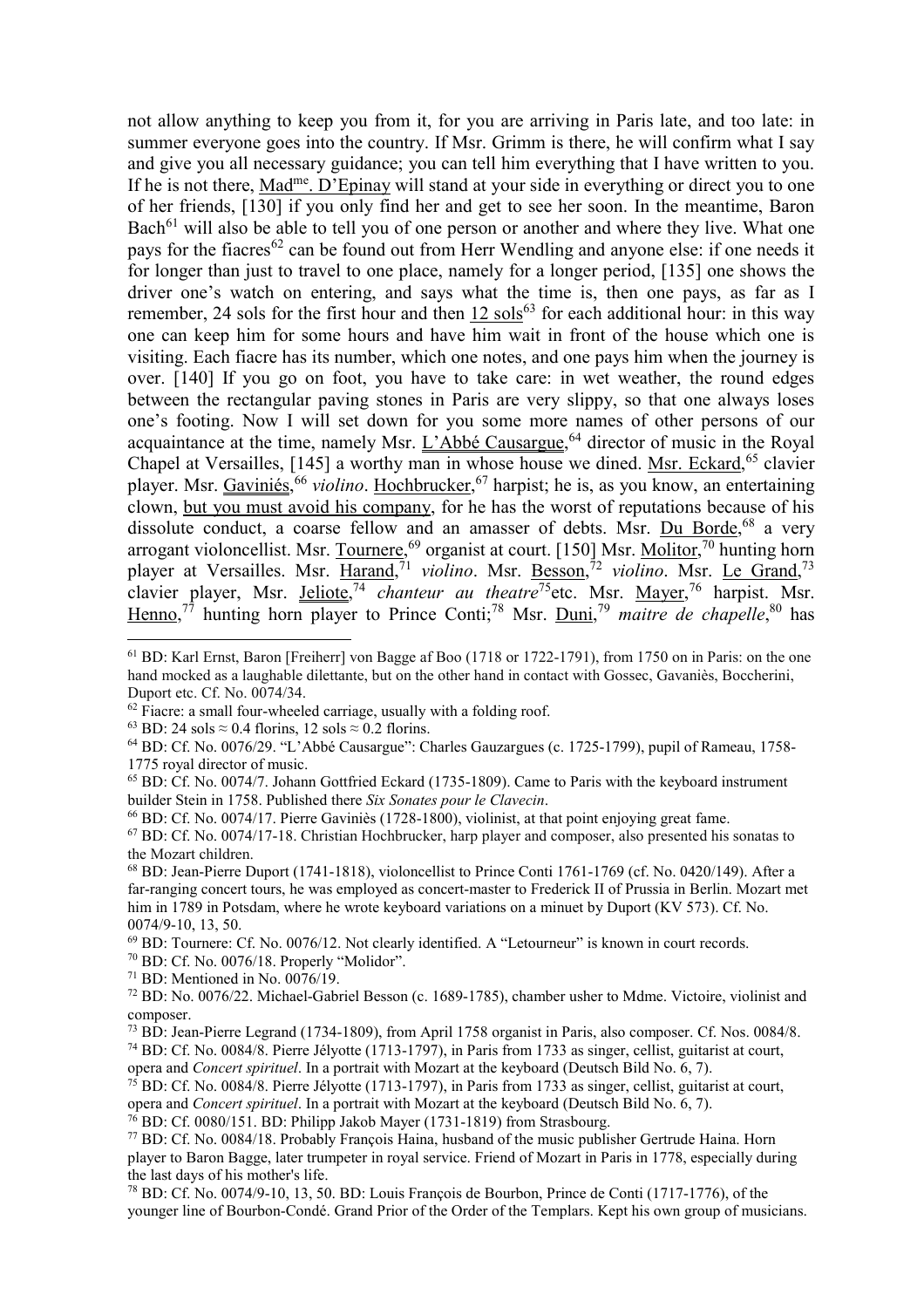written some comic operas. Msr. Canevas,  $81$  violoncellist, whose daughter  $82$  married Herr Cramer<sup>83</sup> and died in Man[n]heim. [155] Msr. Le Duc, <sup>84</sup> *violino*. Mdsse: Fel, <sup>85</sup> old singer at the French theatre. Msr. Cahaut, *jouer de la Liute chez*<sup>86</sup> Prince Conti. Msr. Hannauer, *clavecin*. <sup>87</sup> Msr. Philidor, *compositeur*<sup>88</sup> etc. But I do not need to tell you, you know anyway, that keeping company with these people is of no advantage; rather, that familiarity with the greater part of these people is only to one's detriment, [160] with only a very few exceptions. – If Gluck,<sup>89</sup> Piccini<sup>90</sup> should be there, you will avoid their company<sup>91</sup> as much as possible, and similarly make no friendship with Gretry<sup>92</sup> either. *De la politesse, et pas d'autre chose*. <sup>93</sup> With people of higher rank, you can always be entirely natural, but to all others be an Englishman,  $94$  I beg you. Do not be so frank! [165] Do not allow any money, rings or watches to be seen by a hairdresser or other domestics, and even less leave them lying around. Nor should you let <your friends notice anything> when you <receive money>, nor <how much you have>. If you <have money>, make the acquaintance of the bankers Tourton et Baur;<sup>95</sup> I only kept what is absolutely necessary on me, I handed the rest over to them, [170] they gave me a receipt for it, and thus I was sure that it would not be stolen from me and if someone wanted to borrow something, I could make the excuse that I had sent it to Salzb[urg]. Do not go on foot at night and, finally, remember every day what you owe to God, who has given you such exceptional talents. Do not resent my reminding you of this so often, you know what my duty to you is as your father. [175] You were disgruntled<sup>96</sup> that I recently sent a reminder about  $\leq$  going to confession $\geq$ . Put yourself in

 $\overline{a}$ 

<sup>81</sup> BD: Cf. No. 0084/40. Jean Baptiste Canavas (Canavasso) (1713-1784). Member of the royal music from 1745, from 1746 member of the "Vingtquatre Violons". In 1767 published *Six Sonates pour le Violoncelle*.

<sup>82</sup> BD: Angélique, singer, masterly player of harp and keyboard.

 $93 =$  "Some politeness, and nothing else".

96 BD: Cf. Nos. 0391/43-44; 0394/52 ff.

<sup>79</sup> BD: Cf. No. 0084/28. Egidio-Romoaldo Duni (1709-1775), from 1761 director of music at the Comédie-Italienne; cf. No. 0418/8.

 $80 =$  "Music director".

<sup>83</sup> BD: Wilhelm Cramer (1745-1799), violinist, member of the Mannheim court music, later in London. Father of the "Etüden-Cramer" (Johann Baptist Cramer, 1771-1858).

<sup>84</sup> BD: Cf. No. 0084/44. Simon Le Duc l'Ainé (before 1748 – 1777), pupil of Gavaniès (cf. No. 0074/17). From 1759 played in the *Concert spirituel*, from 1773 partner in its management. Significant orchestral composer.

<sup>85</sup> BD: Cf. No. 0084/80. Marie Fel (1716-1794), singer; because of tubercolis no longer on stage, but only in the *Concert spirituel*. Grimm had been romantically involoved with her, but had been rejected.

<sup>86</sup> = "Lute-player to". BD: Cf. No. 0084/88. Wenzel Joseph Thomas Kohaut (Kohout, Kohault) (1738-1793). Initially trumpeter in an Austrian regiment, but deserted, led to France and joined the musicians of Prince Conti. Here he was primarily noted as a composer and lutenist. He was supported by Baron Grimm. Cf. No. 0418/5.

 $87 =$  "Harpsichord". BD: Cf. No. 0080/150. Leontzi Honauer (\*1735), 1760-1790 pianist and composer in Paris. Cf. No. 0444/49 ff. Mozart drew on a number of sonata movements in his pasticcio compositions KV 37, 40 and 41.

 $88 =$  "Composer". BD: François-André Danican Philidor (1726-1795), composer and masterly chessplayer, one of the main representatives of the *Opéra-comique*.

<sup>89</sup> BD: Christoph Willibald Gluck (1714-1787). Wolfgang encountered Gluck in Vienna in 1768. Cf. Nos. 0125/110 ff.; 0135/35 ff. In Nos. 0420/160-161 and 0476/33 ff., Leopold again sees Gluck as one of Wolfgang's opponents. On the other hand, in Nos. 0684/43-44 and 0731/18 ff., the relationship seems mutually positive. In his concert on 23rd March, 1783, Mozart improvised variations on "*Unser dummen Pöbel meint*" from Gluck's singspiel *La Rencontre imprévue* in honour of the composer present in the audience.

<sup>90</sup> BD: Nicola Piccinni (1728-1806); cf. No. 0158/56.

<sup>&</sup>lt;sup>91</sup> BD: Wolfgang should avoid being drawn into the Gluck-Piccinni dispute.

<sup>&</sup>lt;sup>92</sup> BD: André-Erneste-Modeste Grétry (1741-1813), French composer.

<sup>&</sup>lt;sup>94</sup> BD: Behave with reserve.

<sup>95</sup> BD: The banking firm Tourton & Baur Banquiers (cf. Nos. 0074/33; 0083/38-39; 0088/155-157; 0417/15.